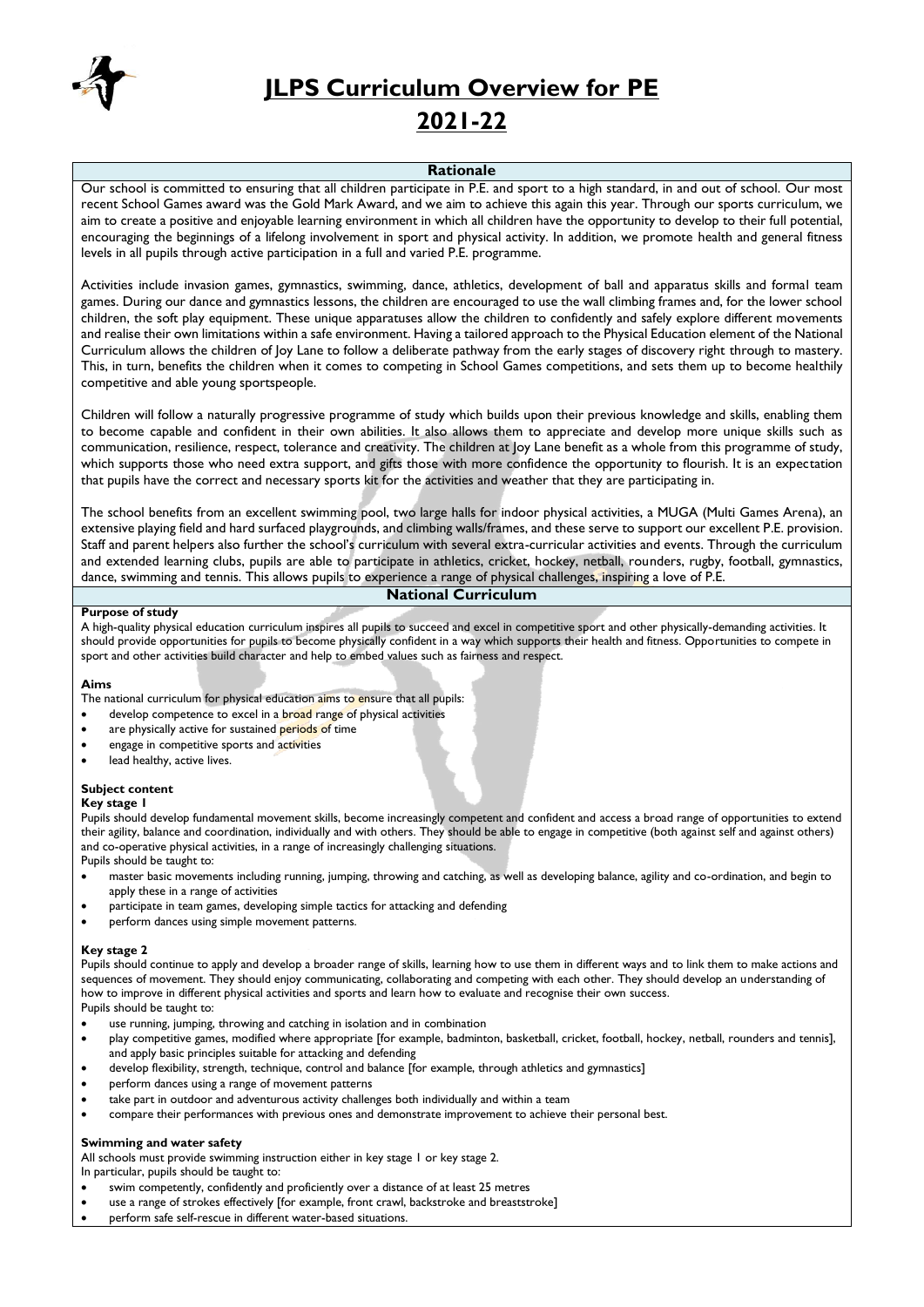| <b>Reception</b>                                 |                                                    |                                                   |  |  |  |  |  |
|--------------------------------------------------|----------------------------------------------------|---------------------------------------------------|--|--|--|--|--|
|                                                  | Area of Learning: Physical Development             |                                                   |  |  |  |  |  |
| <b>Birth to three:</b>                           | 3 and 4 year olds:                                 | <b>Children in Reception:</b>                     |  |  |  |  |  |
| Lift their head while lying on their front.      | Continue to develop their movement,                | Revise and refine the fundamental movement        |  |  |  |  |  |
| Push their chest up with straight arms.          | balancing, riding (scooters, trikes and bikes) and | skills they have already acquired:                |  |  |  |  |  |
| Roll over: from front to back, then back to      | ball skills.                                       | • rolling                                         |  |  |  |  |  |
| front.                                           | Go up steps and stairs, or climb up apparatus,     | • crawling                                        |  |  |  |  |  |
| Enjoy moving when outdoors and inside.           | using alternate feet.                              | • walking                                         |  |  |  |  |  |
| Sit without support.                             | Skip, hop, stand on one leg and hold a pose for    | • jumping                                         |  |  |  |  |  |
| Begin to crawl in different ways and directions. | a game like musical statues.                       | • running                                         |  |  |  |  |  |
| Pull themselves upright and bouncing in          | Use large-muscle movements to wave flags and       | • hopping                                         |  |  |  |  |  |
| preparation for walking.                         | streamers, paint and make marks.                   | • skipping                                        |  |  |  |  |  |
| Reach out for objects as co-ordination           | Start taking part in some group activities which   | Progress towards a more fluent style of moving,   |  |  |  |  |  |
| develops.                                        | they make up for themselves, or in teams.          | with developing control and grace.                |  |  |  |  |  |
| Pass things from one hand to the other. Let go   | Increasingly be able to use and remember           | Develop the overall body strength, co-            |  |  |  |  |  |
| of things and hand, them to another person, or   | sequences and patterns of movements which          | ordination, balance and agility needed to engage  |  |  |  |  |  |
| drop them.                                       | are related to music and rhythm.                   | successfully with future physical education       |  |  |  |  |  |
| Fit themselves into spaces, like tunnels, dens   | Match their developing physical skills to tasks    | sessions and other physical disciplines including |  |  |  |  |  |
| and large boxes, and move around in them.        | and activities in the setting. For example, they   | dance, gymnastics, sport and swimming.            |  |  |  |  |  |
| Enjoy starting to kick, throw and catch balls.   | decide whether to crawl, walk or run across a      | Combine different movements with ease             |  |  |  |  |  |
| Build independently with a range of appropriate  | plank, depending on its length and width.          | and fluency.                                      |  |  |  |  |  |
| resources.                                       |                                                    | Confidently and safely use a range of large and   |  |  |  |  |  |
| Begin to walk independently - choosing           |                                                    | small apparatus indoors and outside, alone and    |  |  |  |  |  |
| appropriate props to support at first.           |                                                    | in a group.                                       |  |  |  |  |  |
| Walk, run, jump and climb – and start to use     |                                                    | Develop overall body-strength, balance,           |  |  |  |  |  |
| the stairs independently.                        |                                                    | co-ordination and agility.                        |  |  |  |  |  |
| Spin, roll and independently use ropes and       |                                                    | Further develop and refine a range of ball skills |  |  |  |  |  |
| swings                                           |                                                    | including: throwing, catching, kicking, passing,  |  |  |  |  |  |
| (for example, tyre swings).                      |                                                    | batting, and aiming.                              |  |  |  |  |  |
| Sit on a push-along wheeled toy, use a scooter   |                                                    | Develop confidence, competence, precision and     |  |  |  |  |  |
| or ride a tricycle.                              |                                                    | accuracy when engaging in activities that involve |  |  |  |  |  |
|                                                  |                                                    | a ball.                                           |  |  |  |  |  |

*Please refer to Development Matters (page 101 onwards) to see example of how to support the above.*

## **Early Learning Goals:**

- Negotiates space and obstacles safely with consideration for themselves and others.<br>• Demonstrates strength, balance and coordination when playing.<br>• Move energetically, such as running, iumping, dancing, hopping, skippi
- Demonstrates strength, balance and coordination when playing.
- Move energetically, such as running, jumping, dancing, hopping, skipping and climbing.

|                                                                                                                                                                                                                                                                           | . .<br>.<br>Year I |                                                                                                                                                                                                                                                                                  |                                                                                                                                                                                                                                          |                                                                                                                                                                                                                                                   |                                                                                                                                                                                                                                                                                                                                                                                                                                                                                                                  |                                                                                                                                                                                                                                                                                                    |                                                                                                                                                                                                                                                                                                    |                                           |                                                                                                                                                                                                                                                                                                                            |  |
|---------------------------------------------------------------------------------------------------------------------------------------------------------------------------------------------------------------------------------------------------------------------------|--------------------|----------------------------------------------------------------------------------------------------------------------------------------------------------------------------------------------------------------------------------------------------------------------------------|------------------------------------------------------------------------------------------------------------------------------------------------------------------------------------------------------------------------------------------|---------------------------------------------------------------------------------------------------------------------------------------------------------------------------------------------------------------------------------------------------|------------------------------------------------------------------------------------------------------------------------------------------------------------------------------------------------------------------------------------------------------------------------------------------------------------------------------------------------------------------------------------------------------------------------------------------------------------------------------------------------------------------|----------------------------------------------------------------------------------------------------------------------------------------------------------------------------------------------------------------------------------------------------------------------------------------------------|----------------------------------------------------------------------------------------------------------------------------------------------------------------------------------------------------------------------------------------------------------------------------------------------------|-------------------------------------------|----------------------------------------------------------------------------------------------------------------------------------------------------------------------------------------------------------------------------------------------------------------------------------------------------------------------------|--|
| <b>Core Skills</b>                                                                                                                                                                                                                                                        |                    | <b>Dance and Gymnastics</b>                                                                                                                                                                                                                                                      |                                                                                                                                                                                                                                          | <b>Throwing, Catching</b><br>and Hitting                                                                                                                                                                                                          |                                                                                                                                                                                                                                                                                                                                                                                                                                                                                                                  |                                                                                                                                                                                                                                                                                                    | Running, Jumping and<br><b>Throwing I</b>                                                                                                                                                                                                                                                          |                                           | Running, Jumping and<br>Throwing 2                                                                                                                                                                                                                                                                                         |  |
| I can bounce and catch a<br>ball consistently and with<br>confidence.<br>I can throw a ball<br>accurately to a partner.<br>I can work as part of a<br>team and show good<br>sportsmanship.<br>I can dress/undress<br>independently and in a<br>reasonable amount of time. |                    | ordination.<br>fluidity.<br>own and others'<br>performance.<br>I can dress/undress<br>practice.                                                                                                                                                                                  | I can copy and explore<br>basic rolling actions with<br>some control and co-<br>I can compose a set of<br>basic moves that link<br>together with some<br>I can verbally improve my<br>independently and am<br>aware of the need for safe |                                                                                                                                                                                                                                                   | I can throw and catch a ball<br>(of varying sizes) with<br>some consistency and<br>accuracy, using one or two<br>hands.<br>I can hit a ball (of varying<br>sizes) with some<br>consistency and accuracy,<br>using different bats and<br>parts of the body (i.e. hand<br>or foot).<br>I show a basic knowledge<br>of sportsmanship and the<br>importance of teamwork.<br>I show a basic knowledge<br>of what happens to my<br>body during exercise and<br>the benefits it might have<br>on a healthier lifestyle. |                                                                                                                                                                                                                                                                                                    | I can develop my agility in<br>running using the correct<br>techniques.<br>I can demonstrate a good<br>technique for jumping over<br>distance and height.<br>I can master basic running,<br>jumping and throwing skills.<br>I can confidently<br>demonstrate my skills in a<br>competitive manner. |                                           | I can master running,<br>jumping and throwing skills.<br>I can develop my ability to<br>run using the correct<br>techniques in order to<br>improve my speed.<br>I can demonstrate a sound<br>technique for jumping over<br>distance and height.<br>I can engage in competitive<br>activities against myself and<br>others. |  |
|                                                                                                                                                                                                                                                                           |                    |                                                                                                                                                                                                                                                                                  |                                                                                                                                                                                                                                          | <b>Sports to be Taught</b>                                                                                                                                                                                                                        |                                                                                                                                                                                                                                                                                                                                                                                                                                                                                                                  |                                                                                                                                                                                                                                                                                                    |                                                                                                                                                                                                                                                                                                    |                                           |                                                                                                                                                                                                                                                                                                                            |  |
|                                                                                                                                                                                                                                                                           |                    | 7                                                                                                                                                                                                                                                                                |                                                                                                                                                                                                                                          | 3                                                                                                                                                                                                                                                 |                                                                                                                                                                                                                                                                                                                                                                                                                                                                                                                  |                                                                                                                                                                                                                                                                                                    | 5                                                                                                                                                                                                                                                                                                  |                                           | 6                                                                                                                                                                                                                                                                                                                          |  |
| Bouncing, throwing,<br>catching and hitting                                                                                                                                                                                                                               |                    | Dance and<br>Gymnastics                                                                                                                                                                                                                                                          | Dance and<br>Gymnastics                                                                                                                                                                                                                  | Swimming<br>Running, Jumping and<br>Throwing I                                                                                                                                                                                                    |                                                                                                                                                                                                                                                                                                                                                                                                                                                                                                                  | Swimming<br>Running, Jumping and<br>Throwing 2                                                                                                                                                                                                                                                     |                                                                                                                                                                                                                                                                                                    |                                           | Swimming<br><b>Sports Day Activities</b>                                                                                                                                                                                                                                                                                   |  |
|                                                                                                                                                                                                                                                                           |                    |                                                                                                                                                                                                                                                                                  |                                                                                                                                                                                                                                          | Year <sub>2</sub>                                                                                                                                                                                                                                 |                                                                                                                                                                                                                                                                                                                                                                                                                                                                                                                  |                                                                                                                                                                                                                                                                                                    |                                                                                                                                                                                                                                                                                                    |                                           |                                                                                                                                                                                                                                                                                                                            |  |
| <b>Core Skills</b>                                                                                                                                                                                                                                                        |                    | <b>Dance and Gymnastics</b>                                                                                                                                                                                                                                                      |                                                                                                                                                                                                                                          | <b>Throwing, Catching</b><br>and Hitting                                                                                                                                                                                                          |                                                                                                                                                                                                                                                                                                                                                                                                                                                                                                                  | Running, Jumping and<br><b>Throwing I</b>                                                                                                                                                                                                                                                          |                                                                                                                                                                                                                                                                                                    | Running, Jumping and<br><b>Throwing 2</b> |                                                                                                                                                                                                                                                                                                                            |  |
| I can bounce a ball.<br>consistently and with<br>confidence, without<br>catching it in between<br>bounces.<br>I can throw a ball<br>accurately to a partner<br>over a distance greater<br>than 3 meters.<br>I can begin to use specific<br>vocabulary to describe and     |                    | I can copy, repeat and<br>explore basic rolling<br>actions with some control<br>and co-ordination.<br>I can compose a set of<br>basic moves that link<br>together with some fluidity<br>and use the space<br>appropriately.<br>I can discuss differences<br>between sequences to |                                                                                                                                                                                                                                          | (of varying sizes) with<br>some consistency and<br>accuracy, using one or two<br>hands.<br>I can hit a ball (of varying<br>sizes) with some<br>consistency and accuracy,<br>using different bats and<br>parts of the body (i.e. hand<br>or foot). | can throw and catch a ball                                                                                                                                                                                                                                                                                                                                                                                                                                                                                       | I can develop my agility in<br>running using the correct<br>techniques.<br>I can demonstrate a good<br>technique for jumping over<br>distance and height.<br>I can master basic running,<br>jumping and throwing skills.<br>I can confidently<br>demonstrate my skills in a<br>competitive manner. |                                                                                                                                                                                                                                                                                                    |                                           | I can master running,<br>jumping and throwing skills.<br>I can develop my ability to<br>run using the correct<br>techniques in order to<br>improve my speed.<br>I can demonstrate a sound<br>technique for jumping over<br>distance and height.                                                                            |  |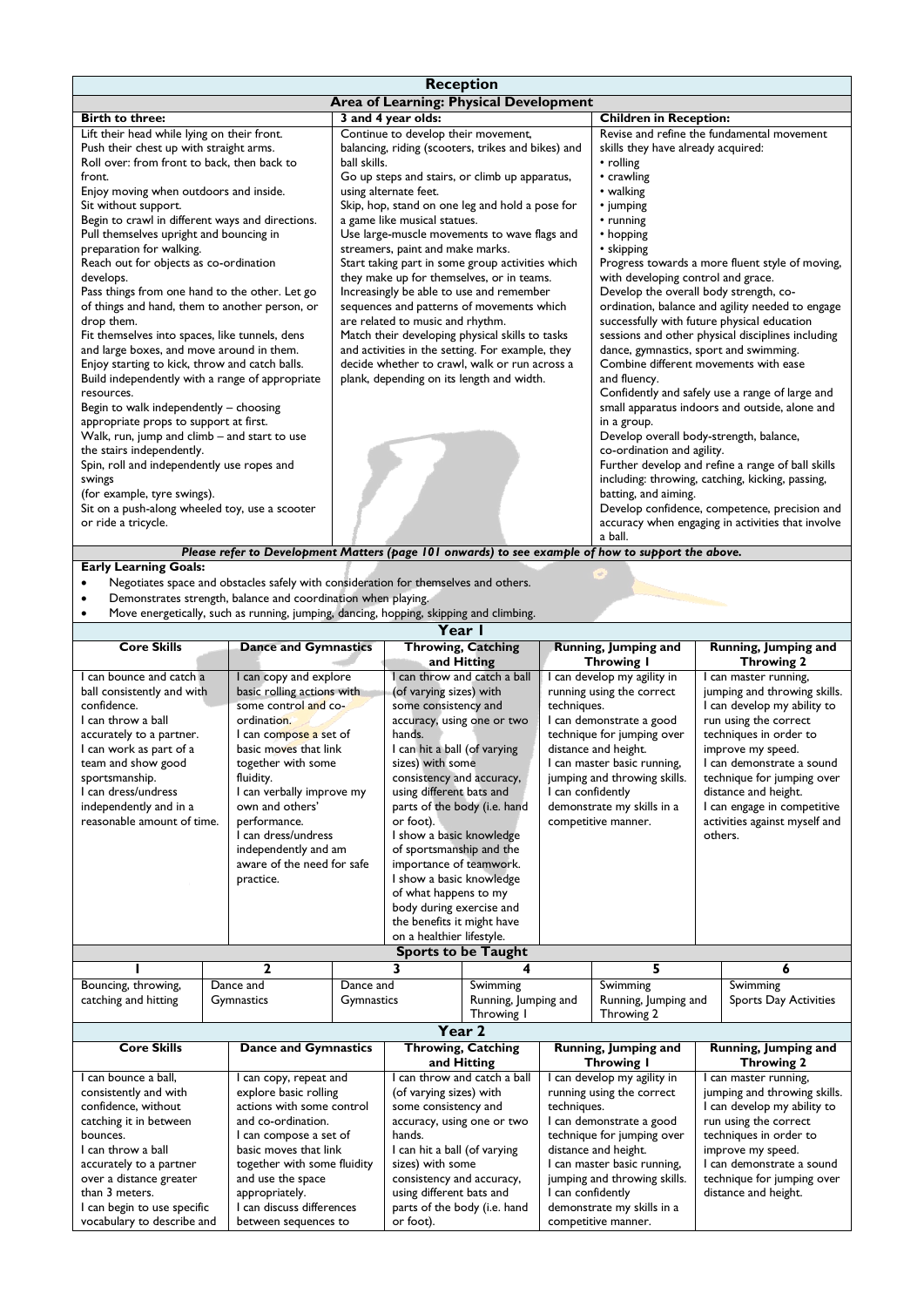| discuss different levels of<br>performance.<br>I can demonstrate good<br>sportsmanship and begin to<br>evaluate and improve my<br>performance. |  | I can dress/undress<br>up and down.                       | I show a basic knowledge<br>improve my own and<br>others' performances.<br>of sportsmanship and the<br>importance of teamwork.<br>I show a basic knowledge<br>independently and am<br>aware of the need for safe<br>of what happens to my<br>body during exercise and<br>practice, including warming<br>the benefits it might have<br>on a healthier lifestyle. |                                                         |                       |                 | I can engage in competitive<br>activities against myself and<br>others. |                                                            |
|------------------------------------------------------------------------------------------------------------------------------------------------|--|-----------------------------------------------------------|-----------------------------------------------------------------------------------------------------------------------------------------------------------------------------------------------------------------------------------------------------------------------------------------------------------------------------------------------------------------|---------------------------------------------------------|-----------------------|-----------------|-------------------------------------------------------------------------|------------------------------------------------------------|
|                                                                                                                                                |  | 2                                                         |                                                                                                                                                                                                                                                                                                                                                                 | <b>Sports to be Taught</b><br>3                         |                       |                 | 5                                                                       | 6                                                          |
| Bouncing, throwing,                                                                                                                            |  | Dance and                                                 | Dance and                                                                                                                                                                                                                                                                                                                                                       |                                                         | Running, jumping and  |                 | Running, jumping and                                                    | <b>Sports Day Activities</b>                               |
| catching and hitting                                                                                                                           |  | Gymnastics                                                | Gymnastics                                                                                                                                                                                                                                                                                                                                                      |                                                         | throwing I            |                 | throwing 2                                                              | Swimming                                                   |
|                                                                                                                                                |  |                                                           |                                                                                                                                                                                                                                                                                                                                                                 |                                                         | Swimming              |                 | Swimming                                                                |                                                            |
|                                                                                                                                                |  |                                                           |                                                                                                                                                                                                                                                                                                                                                                 | Year 3                                                  |                       |                 |                                                                         |                                                            |
| <b>Core Skills for Invasion</b><br><b>Dance and Gymnastics</b><br><b>Games</b>                                                                 |  |                                                           | <b>Throwing, Catching</b><br>and Hitting                                                                                                                                                                                                                                                                                                                        |                                                         |                       | Cricket         | <b>Athletics</b>                                                        |                                                            |
| I can travel around an area<br>showing ball control and                                                                                        |  | I can copy, remember,<br>repeat and explore simple        |                                                                                                                                                                                                                                                                                                                                                                 | I can throw and catch a ball<br>(of varying sizes) with |                       |                 | I can catch a wind ball with<br>some consistency showing                | I can run at an appropriate<br>speed for the distance I am |
| awareness whilst                                                                                                                               |  | movements with some                                       |                                                                                                                                                                                                                                                                                                                                                                 | some consistency and                                    |                       |                 | the correct technique.                                                  | running and jump from a                                    |
| successfully sending and                                                                                                                       |  | control and co-ordination.                                |                                                                                                                                                                                                                                                                                                                                                                 | accuracy, using one or two                              |                       |                 | I understand some tactical                                              | standing position using the                                |
| receiving passes in different                                                                                                                  |  | I can compose a set of                                    |                                                                                                                                                                                                                                                                                                                                                                 | hands.                                                  |                       |                 | aspects of cricket and apply                                            | correct technique.                                         |
| situations.                                                                                                                                    |  | moves that link together                                  |                                                                                                                                                                                                                                                                                                                                                                 | I can hit a ball (of varying                            |                       |                 | similar rules to a modified                                             | I can demonstrate a range                                  |
| I can begin to understand<br>the meaning of attack and                                                                                         |  | with some fluidity and use<br>the space appropriately.    |                                                                                                                                                                                                                                                                                                                                                                 | sizes) with some<br>consistency and accuracy,           |                       | game.           | I begin to identify different                                           | of throwing techniques,<br>using a variety of objects,     |
| defence in a team game.                                                                                                                        |  | I can discuss differences                                 |                                                                                                                                                                                                                                                                                                                                                                 | using different bats and                                |                       |                 | levels of performance and                                               | with some accuracy.                                        |
| I can describe and                                                                                                                             |  | between sequences to                                      |                                                                                                                                                                                                                                                                                                                                                                 | parts of the body (i.e. hand                            |                       |                 | use simple vocabulary                                                   | I can begin to identify and                                |
| comment on something I                                                                                                                         |  | improve my own and                                        |                                                                                                                                                                                                                                                                                                                                                                 | or foot).                                               |                       | when evaluating |                                                                         | explain the strengths and                                  |
| have done wrong and begin                                                                                                                      |  | others' performances.                                     |                                                                                                                                                                                                                                                                                                                                                                 | I show a good knowledge                                 |                       | performances.   |                                                                         | weaknesses of my                                           |
| to identify the strengths                                                                                                                      |  | I can show an awareness of                                |                                                                                                                                                                                                                                                                                                                                                                 | of sportsmanship and the                                |                       |                 | I can suggest appropriate                                               | performance.                                               |
| and weaknesses of my<br>performance.                                                                                                           |  | the need for safe practice,<br>including warming up and   |                                                                                                                                                                                                                                                                                                                                                                 | importance of teamwork.<br>I show a good knowledge      |                       |                 | warm up ideas and work in<br>a sensible and safe manner.                | I can show that I<br>understand that exercise is           |
| I can successfully recognise                                                                                                                   |  | down.                                                     |                                                                                                                                                                                                                                                                                                                                                                 | of what happens to my                                   |                       |                 |                                                                         | important and can suggest                                  |
| the changes that exercise                                                                                                                      |  |                                                           |                                                                                                                                                                                                                                                                                                                                                                 | body during exercise and                                |                       |                 |                                                                         | appropriate warm up ideas.                                 |
| causes to my body and                                                                                                                          |  |                                                           |                                                                                                                                                                                                                                                                                                                                                                 | the benefits it might have                              |                       |                 | $\frac{1}{2}$                                                           |                                                            |
| dress appropriately for all                                                                                                                    |  |                                                           |                                                                                                                                                                                                                                                                                                                                                                 | on a healthier lifestyle.                               |                       |                 |                                                                         |                                                            |
| aspects of PE.                                                                                                                                 |  |                                                           |                                                                                                                                                                                                                                                                                                                                                                 |                                                         |                       |                 |                                                                         |                                                            |
|                                                                                                                                                |  | 2                                                         |                                                                                                                                                                                                                                                                                                                                                                 | <b>Sports to be Taught</b><br>3                         | 4                     |                 | 5                                                                       | 6                                                          |
|                                                                                                                                                |  |                                                           |                                                                                                                                                                                                                                                                                                                                                                 |                                                         |                       |                 |                                                                         |                                                            |
|                                                                                                                                                |  |                                                           |                                                                                                                                                                                                                                                                                                                                                                 |                                                         |                       |                 |                                                                         |                                                            |
| Rugby                                                                                                                                          |  | Netball                                                   |                                                                                                                                                                                                                                                                                                                                                                 | Dance and Gym                                           | Rounders<br>Dodgeball |                 | Cricket                                                                 | <b>Athletics</b>                                           |
|                                                                                                                                                |  |                                                           |                                                                                                                                                                                                                                                                                                                                                                 | Year 4                                                  |                       |                 |                                                                         |                                                            |
| <b>Core Skills for Invasion</b>                                                                                                                |  | <b>Dance and Gymnastics</b>                               |                                                                                                                                                                                                                                                                                                                                                                 | <b>Throwing, Catching</b>                               |                       |                 | <b>Cricket</b>                                                          | <b>Athletics</b>                                           |
| Games                                                                                                                                          |  |                                                           |                                                                                                                                                                                                                                                                                                                                                                 | and Hitting                                             |                       |                 |                                                                         |                                                            |
| I can often catch and pass<br>the ball while under                                                                                             |  | I can copy, remember,<br>repeat and explore simple        |                                                                                                                                                                                                                                                                                                                                                                 | I can throw and catch a ball<br>(of varying sizes) with |                       |                 | I can catch a wind ball with<br>some consistency showing                | I can demonstrate a<br>crouched running start,             |
| pressure.                                                                                                                                      |  | movements with control                                    |                                                                                                                                                                                                                                                                                                                                                                 | consistency and accuracy,                               |                       |                 | the correct technique.                                                  | with teaching, and                                         |
| I can show tactical                                                                                                                            |  | and co-ordination.                                        |                                                                                                                                                                                                                                                                                                                                                                 | using one and two hands.                                |                       |                 | I understand basic tactical                                             | demonstrate how using my                                   |
| awareness and apply it in a                                                                                                                    |  | I can compose a set of                                    |                                                                                                                                                                                                                                                                                                                                                                 | I can hit a ball (of varying                            |                       |                 | aspects of cricket and apply                                            | arms can positively impact                                 |
| game situation.                                                                                                                                |  | moves that link together                                  |                                                                                                                                                                                                                                                                                                                                                                 | sizes) with consistency and                             |                       |                 | similar rules to a modified                                             | my running speed.                                          |
| I can identify strengths and<br>weaknesses of my own and                                                                                       |  | with some fluidity and use<br>the space appropriately, on |                                                                                                                                                                                                                                                                                                                                                                 | accuracy, using different<br>bats and parts of the body |                       | game.           | I begin to identify different                                           | I can demonstrate accuracy<br>and technique in a range of  |
| others' performances and                                                                                                                       |  | my own and with a                                         |                                                                                                                                                                                                                                                                                                                                                                 | (i.e. hand or foot).                                    |                       |                 | levels of performance and                                               | throwing and jumping                                       |
| understand the importance                                                                                                                      |  | partner.                                                  |                                                                                                                                                                                                                                                                                                                                                                 | I show sound knowledge of                               |                       |                 | use basic but specific                                                  | events.                                                    |
| of good sportsmanship.                                                                                                                         |  | I can discuss differences                                 |                                                                                                                                                                                                                                                                                                                                                                 | sportsmanship and explain                               |                       |                 | vocabulary when evaluating                                              | I can start to identify and                                |
| I can understand and                                                                                                                           |  | between sequences to                                      |                                                                                                                                                                                                                                                                                                                                                                 | the importance of                                       |                       | performances.   |                                                                         | explain good athletic                                      |
| explain the importance of a<br>warm up and suggest                                                                                             |  | improve my own and<br>others' performances.               |                                                                                                                                                                                                                                                                                                                                                                 | teamwork.<br>I show sound knowledge of                  |                       |                 | I can suggest appropriate<br>warm up ideas and work in                  | techniques using the<br>correct vocabulary.                |
| appropriate warm up ideas.                                                                                                                     |  | I can show an awareness of                                |                                                                                                                                                                                                                                                                                                                                                                 | what happens to my body                                 |                       |                 | a sensible and safe manner.                                             | I can explain the                                          |
|                                                                                                                                                |  | the need for safe practice,                               |                                                                                                                                                                                                                                                                                                                                                                 | during exercise and                                     |                       |                 |                                                                         | importance of a warm up                                    |
|                                                                                                                                                |  | including warming up and                                  |                                                                                                                                                                                                                                                                                                                                                                 | describe the benefits it has                            |                       |                 |                                                                         | and cool down.                                             |
|                                                                                                                                                |  | down.                                                     |                                                                                                                                                                                                                                                                                                                                                                 | towards a healthier<br>lifestyle.                       |                       |                 |                                                                         |                                                            |
|                                                                                                                                                |  |                                                           |                                                                                                                                                                                                                                                                                                                                                                 | <b>Sports to be Taught</b>                              |                       |                 |                                                                         |                                                            |
|                                                                                                                                                |  | 2                                                         |                                                                                                                                                                                                                                                                                                                                                                 |                                                         | 4                     |                 | 5                                                                       | 6                                                          |
| Rugby                                                                                                                                          |  | Netball                                                   |                                                                                                                                                                                                                                                                                                                                                                 | Dance and Gym                                           | Rounders<br>Dodgeball |                 | Cricket                                                                 | Athletics                                                  |
|                                                                                                                                                |  |                                                           |                                                                                                                                                                                                                                                                                                                                                                 | Year 5                                                  |                       |                 |                                                                         |                                                            |
| <b>Core Skills for Invasion</b>                                                                                                                |  | <b>Dance and Gymnastics</b>                               |                                                                                                                                                                                                                                                                                                                                                                 | <b>Throwing, Catching</b>                               |                       |                 | Cricket                                                                 | <b>Athletics</b>                                           |
| Games                                                                                                                                          |  |                                                           |                                                                                                                                                                                                                                                                                                                                                                 | and Hitting                                             |                       |                 |                                                                         |                                                            |
| I can catch and pass the                                                                                                                       |  | I can link ideas, skills and                              |                                                                                                                                                                                                                                                                                                                                                                 | I can throw and catch a ball                            |                       |                 | I can catch a wind ball                                                 | I can demonstrate a                                        |
| ball under pressure in a                                                                                                                       |  | techniques with control,                                  |                                                                                                                                                                                                                                                                                                                                                                 | (of varying sizes) with                                 |                       |                 | consistently showing the                                                | crouched running start,                                    |
| practice situation.<br>I can play a recognised                                                                                                 |  | fluency and precision when<br>performing a variety of     |                                                                                                                                                                                                                                                                                                                                                                 | consistency and accuracy,<br>using one and two hands.   |                       |                 | correct technique.<br>I understand an array of                          | with teaching, and<br>demonstrate clearly how              |
| version of a game showing                                                                                                                      |  | movements.                                                |                                                                                                                                                                                                                                                                                                                                                                 | I can hit a ball (of varying                            |                       |                 | tactical aspects of cricket                                             | using my arms can                                          |
| tactical awareness while                                                                                                                       |  | I can show my                                             |                                                                                                                                                                                                                                                                                                                                                                 | sizes) with consistency and                             |                       |                 | and apply similar rules to a                                            | positively impact my                                       |
| demonstrating an ability to                                                                                                                    |  | understanding of<br>composition by performing             |                                                                                                                                                                                                                                                                                                                                                                 | accuracy, using different                               |                       | modified game.  |                                                                         | running speed.                                             |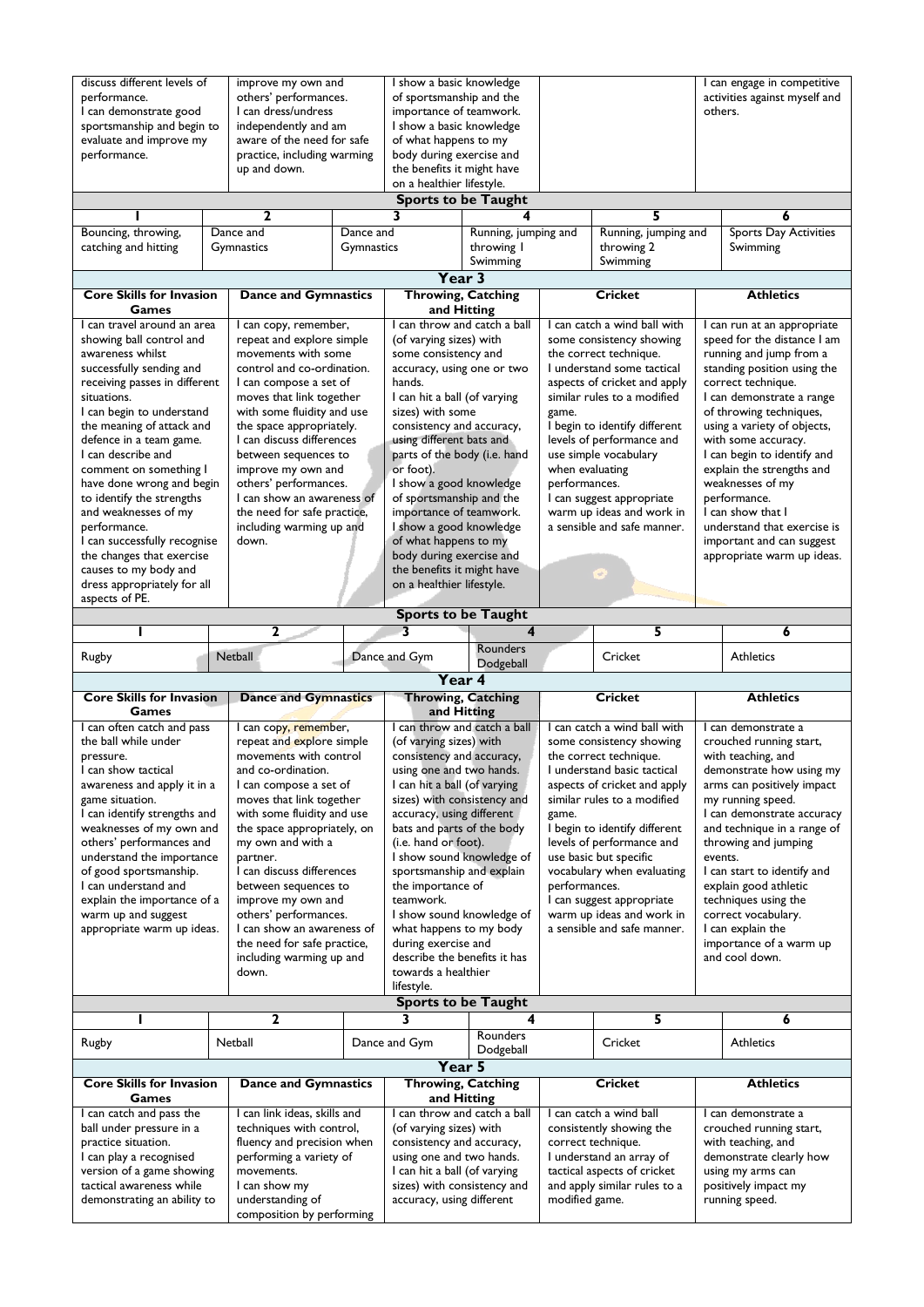| attack and defend<br>confidently.<br>I can use the correct<br>terminology to help my<br>peers improve their skills<br>whilst showing good<br>sportsmanship.<br>I can describe the<br>importance of exercise for<br>a healthy lifestyle and show<br>an understanding of the<br>benefits of exercise.                                                                                                      | more complex sequences,<br>on my own and with a<br>partner.<br>I can analyse and comment<br>on my own and others'<br>techniques using basic<br>technical vocabulary.<br>I can understand and<br>explain the need for safe<br>practice, including warming<br>up and down.                                                                                                                                                                                                      | bats and parts of the body<br>(i.e. hand or foot).<br>I show sound knowledge of<br>sportsmanship and explain<br>the importance of<br>teamwork.<br>I show sound knowledge of<br>what happens to my body<br>during exercise and<br>describe the benefits it has<br>towards a healthier |                                                                                                                                                                                                                                                                                                                                                                                                                                                                                                                                                             | I identify different levels of<br>performance and use<br>specific vocabulary when<br>evaluating performances.<br>I can suggest appropriate<br>warm up ideas and work in<br>a sensible and safe manner. |         | I can demonstrate<br>consistent accuracy and<br>technique in a range of<br>throwing and jumping<br>events.<br>I can identify and explain<br>sound athletic techniques<br>using the correct<br>vocabulary.<br>I can describe the effect of<br>exercise on the body<br>understanding fatigue and                                                                                  |                  |                                                                                                                                                                                                                                                                                                                                                                                                                                                                                                                                                                  |
|----------------------------------------------------------------------------------------------------------------------------------------------------------------------------------------------------------------------------------------------------------------------------------------------------------------------------------------------------------------------------------------------------------|-------------------------------------------------------------------------------------------------------------------------------------------------------------------------------------------------------------------------------------------------------------------------------------------------------------------------------------------------------------------------------------------------------------------------------------------------------------------------------|--------------------------------------------------------------------------------------------------------------------------------------------------------------------------------------------------------------------------------------------------------------------------------------|-------------------------------------------------------------------------------------------------------------------------------------------------------------------------------------------------------------------------------------------------------------------------------------------------------------------------------------------------------------------------------------------------------------------------------------------------------------------------------------------------------------------------------------------------------------|--------------------------------------------------------------------------------------------------------------------------------------------------------------------------------------------------------|---------|---------------------------------------------------------------------------------------------------------------------------------------------------------------------------------------------------------------------------------------------------------------------------------------------------------------------------------------------------------------------------------|------------------|------------------------------------------------------------------------------------------------------------------------------------------------------------------------------------------------------------------------------------------------------------------------------------------------------------------------------------------------------------------------------------------------------------------------------------------------------------------------------------------------------------------------------------------------------------------|
|                                                                                                                                                                                                                                                                                                                                                                                                          |                                                                                                                                                                                                                                                                                                                                                                                                                                                                               |                                                                                                                                                                                                                                                                                      | lifestyle.                                                                                                                                                                                                                                                                                                                                                                                                                                                                                                                                                  |                                                                                                                                                                                                        |         |                                                                                                                                                                                                                                                                                                                                                                                 |                  | recovery.                                                                                                                                                                                                                                                                                                                                                                                                                                                                                                                                                        |
|                                                                                                                                                                                                                                                                                                                                                                                                          |                                                                                                                                                                                                                                                                                                                                                                                                                                                                               |                                                                                                                                                                                                                                                                                      | <b>Sports to be Taught</b>                                                                                                                                                                                                                                                                                                                                                                                                                                                                                                                                  |                                                                                                                                                                                                        |         |                                                                                                                                                                                                                                                                                                                                                                                 |                  |                                                                                                                                                                                                                                                                                                                                                                                                                                                                                                                                                                  |
|                                                                                                                                                                                                                                                                                                                                                                                                          | 2                                                                                                                                                                                                                                                                                                                                                                                                                                                                             |                                                                                                                                                                                                                                                                                      | 3                                                                                                                                                                                                                                                                                                                                                                                                                                                                                                                                                           | 4                                                                                                                                                                                                      |         | 5                                                                                                                                                                                                                                                                                                                                                                               |                  | 6                                                                                                                                                                                                                                                                                                                                                                                                                                                                                                                                                                |
| Rugby                                                                                                                                                                                                                                                                                                                                                                                                    | Netball                                                                                                                                                                                                                                                                                                                                                                                                                                                                       |                                                                                                                                                                                                                                                                                      | Dance and Gym                                                                                                                                                                                                                                                                                                                                                                                                                                                                                                                                               | Rounders<br>Dodgeball                                                                                                                                                                                  |         | Cricket                                                                                                                                                                                                                                                                                                                                                                         | <b>Athletics</b> |                                                                                                                                                                                                                                                                                                                                                                                                                                                                                                                                                                  |
|                                                                                                                                                                                                                                                                                                                                                                                                          |                                                                                                                                                                                                                                                                                                                                                                                                                                                                               |                                                                                                                                                                                                                                                                                      | Year 6                                                                                                                                                                                                                                                                                                                                                                                                                                                                                                                                                      |                                                                                                                                                                                                        |         |                                                                                                                                                                                                                                                                                                                                                                                 |                  |                                                                                                                                                                                                                                                                                                                                                                                                                                                                                                                                                                  |
| <b>Core Skills for Invasion</b><br>Games                                                                                                                                                                                                                                                                                                                                                                 |                                                                                                                                                                                                                                                                                                                                                                                                                                                                               | <b>Dance and Gymnastics</b>                                                                                                                                                                                                                                                          |                                                                                                                                                                                                                                                                                                                                                                                                                                                                                                                                                             | <b>Throwing, Catching</b><br>and Hitting                                                                                                                                                               | Cricket |                                                                                                                                                                                                                                                                                                                                                                                 | <b>Athletics</b> |                                                                                                                                                                                                                                                                                                                                                                                                                                                                                                                                                                  |
| I can consistently pass and<br>catch the ball, under<br>pressure, in a game<br>situation.<br>I can show tactical<br>awareness while passing<br>and tackling confidently in a<br>game situation.<br>I can use technical<br>vocabulary to identify<br>strengths and weaknesses<br>in a team performance.<br>I can plan an effective<br>warm up and explain its<br>importance to a small<br>group of peers. | I can link ideas, skills and<br>techniques with control,<br>fluency and precision when<br>performing a variety of<br>movements.<br>I can show my<br>understanding of<br>composition by performing<br>more complex sequences,<br>on my own and with a<br>partner.<br>I can analyse and comment<br>on my own and others'<br>techniques using basic<br>technical vocabulary.<br>I can understand and<br>explain the need for safe<br>practice, including warming<br>up and down. |                                                                                                                                                                                                                                                                                      | I can throw and catch a ball<br>(of varying sizes) with<br>consistency and accuracy,<br>using one and two hands.<br>I can hit a ball (of varying<br>sizes) with consistency and<br>accuracy, using different<br>bats and parts of the body<br>(i.e. hand or foot).<br>I show a secure knowledge<br>of sportsmanship and<br>explain the importance of<br>teamwork.<br>I show a secure knowledge<br>of what happens to the<br>body during exercise and<br>explain the benefits that<br>regular exercise has when<br>working towards a<br>healthier lifestyle. |                                                                                                                                                                                                        | game.   | I can catch a wind ball<br>consistently showing the<br>correct technique.<br>I understand all tactical<br>aspects of cricket and apply<br>similar rules to a modified<br>I identify different levels of<br>performance and use<br>specific vocabulary when<br>evaluating performances.<br>I can suggest appropriate<br>warm up ideas and work in<br>a sensible and safe manner. | down.            | I can demonstrate a<br>crouched running start and<br>explain to a small group<br>how using my arms can<br>positively impact my<br>running speed.<br>I can demonstrate<br>consistent accuracy and<br>technique in a range of<br>competitive throwing and<br>jumping events.<br>I can identify and explain<br>sound athletic techniques<br>using the correct<br>vocabulary to help improve<br>my partners' performance.<br>I can describe the effect of<br>exercise on the body<br>understanding fatigue and<br>recovery and plan an<br>effective warm up and cool |
|                                                                                                                                                                                                                                                                                                                                                                                                          |                                                                                                                                                                                                                                                                                                                                                                                                                                                                               |                                                                                                                                                                                                                                                                                      | <b>Sports to be Taught</b>                                                                                                                                                                                                                                                                                                                                                                                                                                                                                                                                  |                                                                                                                                                                                                        |         |                                                                                                                                                                                                                                                                                                                                                                                 |                  |                                                                                                                                                                                                                                                                                                                                                                                                                                                                                                                                                                  |
|                                                                                                                                                                                                                                                                                                                                                                                                          | 2                                                                                                                                                                                                                                                                                                                                                                                                                                                                             |                                                                                                                                                                                                                                                                                      | 3                                                                                                                                                                                                                                                                                                                                                                                                                                                                                                                                                           | 4                                                                                                                                                                                                      |         | 5                                                                                                                                                                                                                                                                                                                                                                               |                  | 6                                                                                                                                                                                                                                                                                                                                                                                                                                                                                                                                                                |
| Rugby                                                                                                                                                                                                                                                                                                                                                                                                    | Netball                                                                                                                                                                                                                                                                                                                                                                                                                                                                       |                                                                                                                                                                                                                                                                                      | Dance and Gym                                                                                                                                                                                                                                                                                                                                                                                                                                                                                                                                               | Rounders<br>Dodgeball                                                                                                                                                                                  | Cricket |                                                                                                                                                                                                                                                                                                                                                                                 |                  | <b>Athletics</b>                                                                                                                                                                                                                                                                                                                                                                                                                                                                                                                                                 |

## **PE Knowledge and Vocabulary Acquisition Rationale**

The following information is set out in order to demonstrate the key knowledge and vocabulary that the children learn at Joy Lane Primary School. Key Stage One PE lessons focus on developing the fundamental skills of agility, balance and co-ordination as well as introducing specific techniques which help the children develop confidence and competence with regards to running, jumping, throwing, hitting and catching. These skills then enable children to enter the competitive games setup of Key Stage Two. This means that, with the basic knowledge and skills already acquired, the children can focus their attention on becoming familiar with game-specific rules year on year. The aim is for the children to reach Upper Key Stage Two with the ability to know the rules, skills and techniques well enough in order to effectively develop their performance and enjoyment for the sports in which they are taking part.

| <b>Key Stage I</b>   |                        |                         |                          |                        |                            |  |  |  |
|----------------------|------------------------|-------------------------|--------------------------|------------------------|----------------------------|--|--|--|
|                      |                        |                         |                          |                        |                            |  |  |  |
| Bouncing,            | <b>Dance</b>           | <b>Gymnastics</b>       | <b>Running, Jumping</b>  | <b>Swimming</b>        | <b>Sports Day</b>          |  |  |  |
| throwing, catching   |                        |                         | and Throwing             |                        | <b>Activities</b>          |  |  |  |
| and hitting          |                        |                         |                          |                        |                            |  |  |  |
|                      |                        |                         | <b>Key Knowledge</b>     |                        |                            |  |  |  |
| To develop           | To develop an          | To know how to          | To develop stamina       | To show an             | To be able to              |  |  |  |
| coordination skills  | understanding of       | safely use equipment    | using the correct        | awareness of the       | demonstrate the            |  |  |  |
| and show an          | timing.                | and apparatus which     | running technique,       | importance for water   | consolidation of           |  |  |  |
| understanding of     |                        | includes safety mats    | which includes driving   | safety including not   | previously learnt          |  |  |  |
| when to use the      | To develop the ability | and wall climbing       | the knees forward.       | running around the     | knowledge.                 |  |  |  |
| different types of   | to move confidently    | frames.                 | pushing off of the balls | edge of the pool,      |                            |  |  |  |
| throwing techniques: | in a controlled way.   |                         | of the feet and using    | listening carefully to | To be able to apply        |  |  |  |
| underarm and         |                        | To know different       | the arms to propel       | the instructions from  | basic athletic skills in a |  |  |  |
| overarm throws.      | To know different      | gymnastics moves:       | the body forwards.       | the teacher and        | semi-competitive           |  |  |  |
|                      | ways to link           | roll, balance, walk and |                          | observing the rules    | environment.               |  |  |  |
| To become familiar   | movements in time      | skip.                   | To be able to            | shown on signs         |                            |  |  |  |
| with different sized | with the speed and     |                         | negotiate objects and    | around the pool.       | To know the                |  |  |  |
| balls and bats which | sound of music.        |                         | improve gross motor      |                        | importance of being a      |  |  |  |
| could include tennis |                        |                         | skills.                  |                        | good sportsman.            |  |  |  |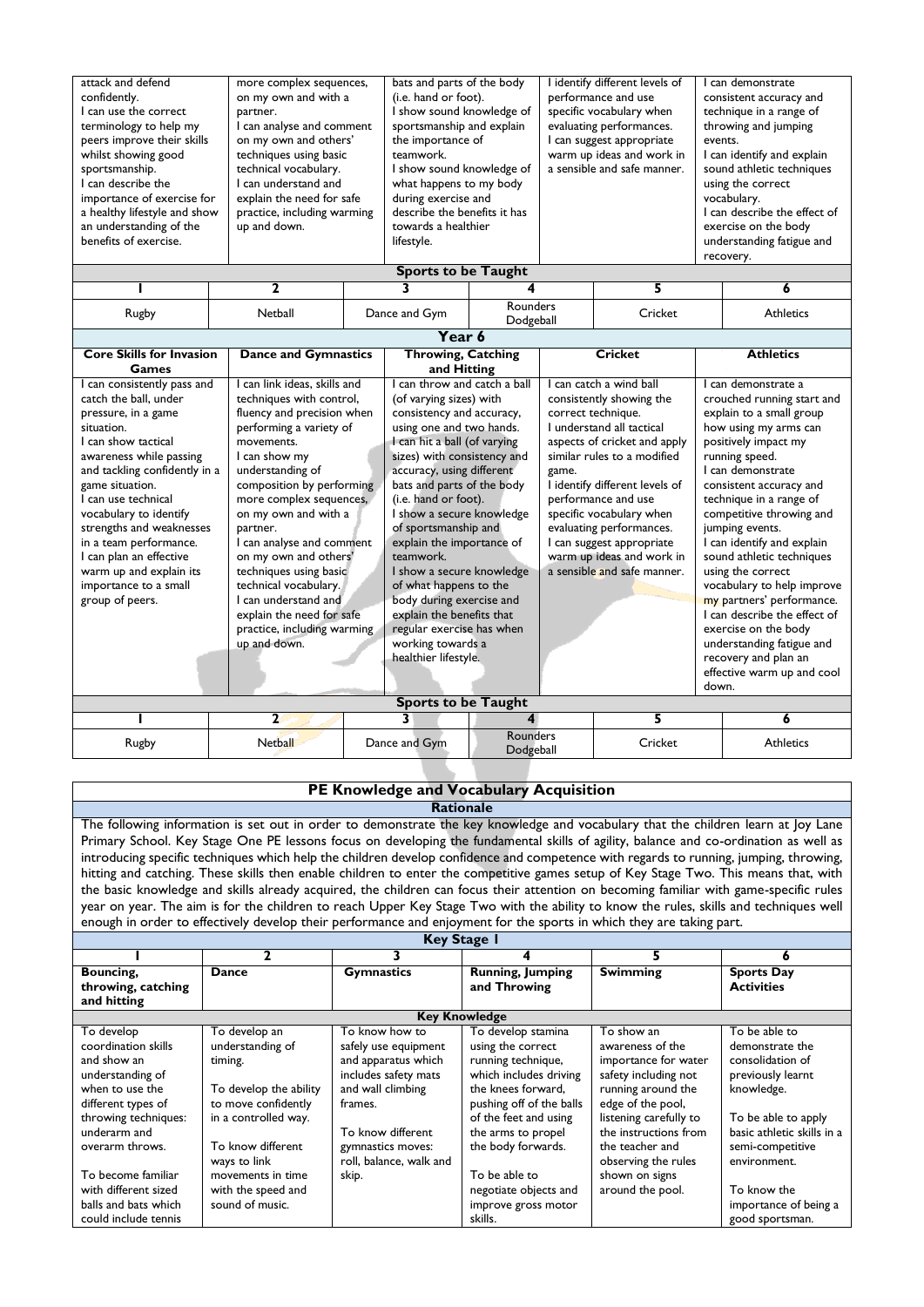| balls, footballs, foam<br>balls, tennis rackets<br>and cricket bats.<br>To know and be able<br>to explain the<br>importance of a warm<br>up which enables us<br>to stretch muscles<br>and raise heart rate. |              | To understand the<br>importance of<br>warming up. | To build core<br>strength and improve<br>throwing and jumping<br>distance. | To know and use one<br>basic method to swim<br>the distance,<br>making sure that they<br>breathe.<br>Recognise how the<br>water affects their<br>temperature:<br>recognise how their<br>swimming<br>affects their breathing<br>Identify and describe<br>the difference<br>between<br>different leg and arm |               |
|-------------------------------------------------------------------------------------------------------------------------------------------------------------------------------------------------------------|--------------|---------------------------------------------------|----------------------------------------------------------------------------|------------------------------------------------------------------------------------------------------------------------------------------------------------------------------------------------------------------------------------------------------------------------------------------------------------|---------------|
|                                                                                                                                                                                                             |              |                                                   |                                                                            | actions.                                                                                                                                                                                                                                                                                                   |               |
|                                                                                                                                                                                                             |              |                                                   | <b>Key Vocabulary</b>                                                      |                                                                                                                                                                                                                                                                                                            |               |
| Underarm throw                                                                                                                                                                                              | <b>Music</b> | <b>Balance</b>                                    | Power                                                                      | <b>Water Safety</b>                                                                                                                                                                                                                                                                                        | Obstacle      |
| Overarm throw                                                                                                                                                                                               | Leap         | Tuck                                              | <b>Jump</b>                                                                | Confidence                                                                                                                                                                                                                                                                                                 | Target        |
| Ball                                                                                                                                                                                                        | Roll         | Straddle                                          | Hop                                                                        | Front crawl                                                                                                                                                                                                                                                                                                | Run           |
| Beanbag                                                                                                                                                                                                     | Freeze       | Extend                                            | Land                                                                       | Float                                                                                                                                                                                                                                                                                                      | <b>Jump</b>   |
| Catch                                                                                                                                                                                                       | Sequence     | Apparatus                                         | Aim                                                                        | <b>Distance</b>                                                                                                                                                                                                                                                                                            | Throw         |
| Bat                                                                                                                                                                                                         |              | Stretch                                           | Energy                                                                     |                                                                                                                                                                                                                                                                                                            | Ball          |
| Racket                                                                                                                                                                                                      |              | Flexible                                          | Effort                                                                     |                                                                                                                                                                                                                                                                                                            | Beanbag       |
| Rebound                                                                                                                                                                                                     |              |                                                   | <b>Stamina</b>                                                             |                                                                                                                                                                                                                                                                                                            | Teamwork      |
| <b>Aim</b>                                                                                                                                                                                                  |              |                                                   |                                                                            |                                                                                                                                                                                                                                                                                                            | Encourage     |
| Eye contact                                                                                                                                                                                                 |              |                                                   |                                                                            |                                                                                                                                                                                                                                                                                                            | Support       |
| <b>Bounce</b>                                                                                                                                                                                               |              |                                                   |                                                                            |                                                                                                                                                                                                                                                                                                            | Sportsmanship |
| <b>Distance</b>                                                                                                                                                                                             |              |                                                   |                                                                            |                                                                                                                                                                                                                                                                                                            |               |
| Accuracy                                                                                                                                                                                                    |              |                                                   |                                                                            |                                                                                                                                                                                                                                                                                                            |               |
| Stretch                                                                                                                                                                                                     |              |                                                   |                                                                            |                                                                                                                                                                                                                                                                                                            |               |
| Muscles                                                                                                                                                                                                     |              |                                                   |                                                                            |                                                                                                                                                                                                                                                                                                            |               |
| Heart rate                                                                                                                                                                                                  |              |                                                   |                                                                            |                                                                                                                                                                                                                                                                                                            |               |
|                                                                                                                                                                                                             |              |                                                   |                                                                            |                                                                                                                                                                                                                                                                                                            |               |

| <b>Key Stage 2</b>    |                                    |                                        |                                                |                                            |                      |                       |  |  |  |
|-----------------------|------------------------------------|----------------------------------------|------------------------------------------------|--------------------------------------------|----------------------|-----------------------|--|--|--|
| <b>Rugby</b>          | <b>Netball</b>                     | Dance and Gym                          | <b>Rounders</b><br><b>Dodgeball</b>            | <b>Cricket</b>                             | <b>Athletics</b>     | <b>Swimming</b>       |  |  |  |
|                       |                                    |                                        | <b>Key Knowledge</b>                           |                                            |                      |                       |  |  |  |
| To be able to         | To demonstrate an                  | <b>Gymnastics:</b>                     | Dodgeball:                                     | To be able to                              | To be able to        | To know and use       |  |  |  |
| demonstrate an        | understanding for                  | To be able to                          | To understand the                              | demonstrate a                              | effectively retrieve | three different       |  |  |  |
| understanding for     | the passing,                       | demonstrate the                        | principles of attack                           | knowledge of the                           | previously learnt    | strokes, swimming     |  |  |  |
| the passing,          | attacking and                      | safe use of                            | and defence in                                 | skills involved in a                       | knowledge/skills in  | on their              |  |  |  |
| attacking and         | defending skills of                | equipment and                          | dodgeball.                                     | game of cricket                            | order to participate | front and back with   |  |  |  |
| defending skills of   | the game and use                   | apparatus including                    |                                                | from batting                               | in competitive       | controlled            |  |  |  |
| the game and use      | them to participate                | safety mats, boxes,                    | To know that being                             | through to fielding.                       | events.              | breathing.            |  |  |  |
| them to participate   | in game-like                       | and the wall                           | hit below the head                             |                                            |                      |                       |  |  |  |
| in game-like          | scenarios.                         | climbing frame.                        | with the dodgeball                             | To know the rules                          | To show a            | To recognise how      |  |  |  |
| scenarios.            |                                    |                                        | means that a player                            | and scoring of                             | developed            | swimming affects      |  |  |  |
|                       | To understand the                  | To be able to move                     | is out of the game.                            | cricket: a run is                          | understanding of the | their body, and       |  |  |  |
| To understand the     | restrictions for each              | with an element of                     |                                                | scored when a Batter                       | importance of        | pace their efforts to |  |  |  |
| need to remain        | position across the                | fluidity and control.                  | <b>Rounders:</b>                               | hits the ball and runs                     | teamwork and         | meet different        |  |  |  |
| behind the ball       | court in order to                  | (See Key                               | To continue to                                 | the length of the                          | support.             | challenges.           |  |  |  |
| carrier on your own   | play in a competitive              | Vocabulary)                            | develop positional                             | wicket.                                    |                      |                       |  |  |  |
| team in order to      | game:                              |                                        | awareness and                                  |                                            | To know that         | To suggest activities |  |  |  |
| play in a competitive | Goal Shooter and                   | To understand the                      | understand the role                            | To understand the                          | throwing events are  | and practices to      |  |  |  |
| game.                 | Goal Attack are the                | importance of                          | and importance of                              | need for speed and                         | scored on distance   | help improve          |  |  |  |
|                       | only players to score              | warming up.                            | each position within                           | accuracy when                              | and running events   | their own             |  |  |  |
| To know and show      | and must stay in their             |                                        | the fielding team:                             | throwing the ball                          | are scored on        | performance.          |  |  |  |
| good                  | own attacking third of             | Dance:                                 | The Backstop collects                          | back to the bowler                         | speed.               | To know and           |  |  |  |
| sportsmanship.        | the court; Centre<br>player can go | To demonstrate a<br>good understanding | the ball if the Batter<br>does not hit it: the | in order to minimise<br>the number of runs | To show an           | perform self-rescue   |  |  |  |
| To know how to        | anywhere except the                | of timing.                             | Bowler must bowl the                           | that the batting                           | improved             | tasks.                |  |  |  |
| stretch their own     | D; Goal Defence and                |                                        | ball to the batter.                            |                                            | understanding of the |                       |  |  |  |
| muscles and raise     | Goal Keeper can only               | To know a range of                     | aiming between their                           | team score.                                | different throwing   |                       |  |  |  |
| the heart rate in     | go in their defending              | movements and                          | shoulder and hip;                              | To know and show                           | apparatus: javelin,  |                       |  |  |  |
| their own warm up.    | third of the court.                | perform them in a                      | Fielders collect the                           | good sportsmanship                         | discus.              |                       |  |  |  |
|                       |                                    | controlled way. (See                   | ball once the Batter                           | and teamwork skills.                       |                      |                       |  |  |  |
|                       | To know the three                  | Key Vocabulary)                        | has hit it and either                          |                                            | To know.             |                       |  |  |  |
|                       | types of passes in                 |                                        | return it to the Bowler                        |                                            | understand and       |                       |  |  |  |
|                       | Netball: Chest pass                | To know different                      | or to a Fielder on the                         |                                            | implement the        |                       |  |  |  |
|                       | Bounce pass                        | linking movements                      | stumps who can get                             |                                            | different running    |                       |  |  |  |
|                       | Shoulder pass                      | that go with the                       | the Batter out if they                         |                                            | event techniques     |                       |  |  |  |
|                       |                                    | speed and sound of                     | touch the ball to the                          |                                            | used for jumping     |                       |  |  |  |
|                       | To know and show                   | music                                  | stump before the                               |                                            | hurdles and passing  |                       |  |  |  |
|                       | good sportsmanship                 | demonstrating an                       | Batter reaches it.                             |                                            | the baton in a relay |                       |  |  |  |
|                       | and teamwork skills.               | understanding of the                   |                                                |                                            | race.                |                       |  |  |  |